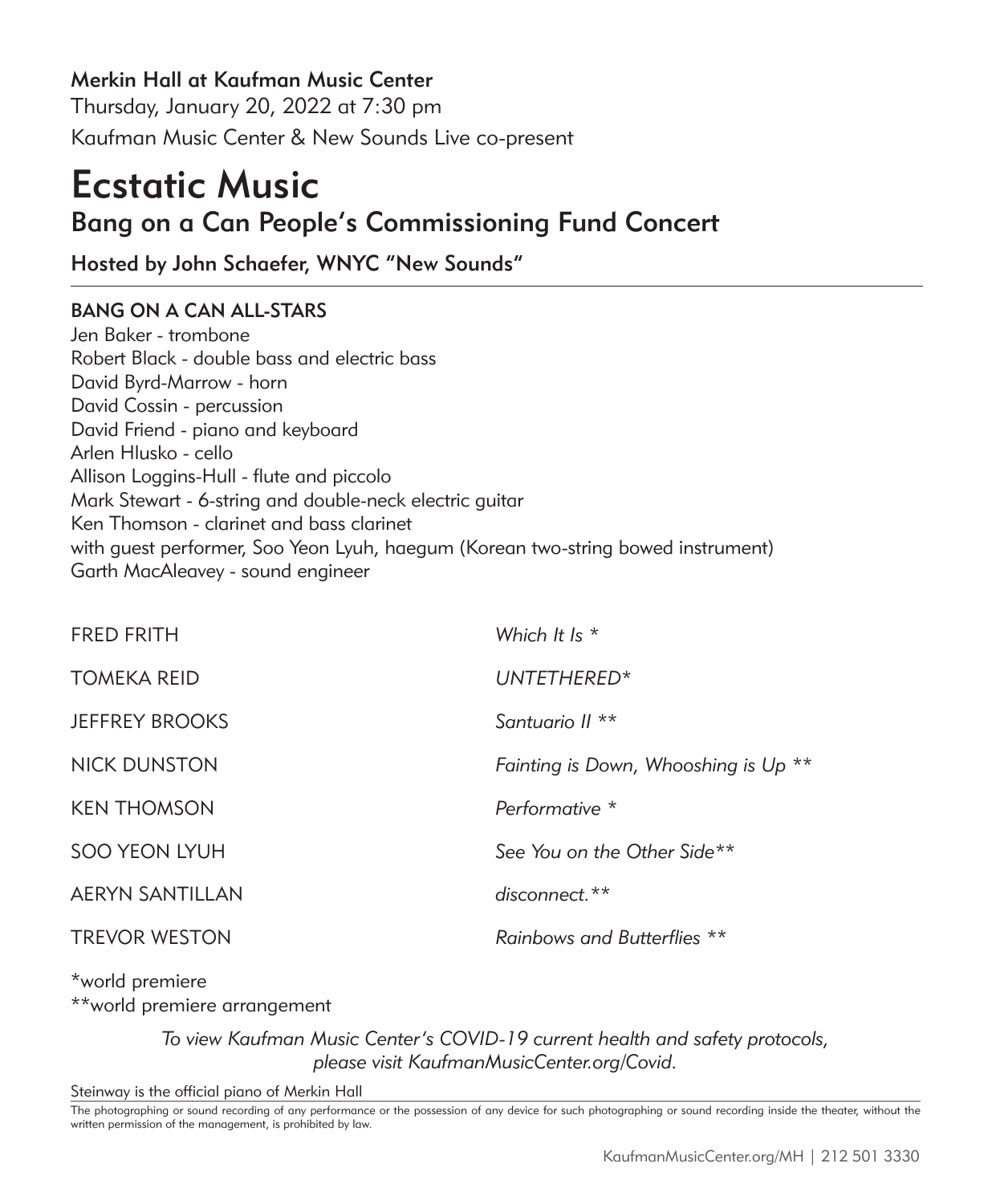#### **Commissioning credits**

*Which It Is*, by Fred Frith, was commissioned by Bang on a Can with the generous support of The Robert D. Bielecki Foundation.

*UNTETHERED*, by Tomeka Reid, was commissioned by Bang on a Can with the generous support of The Antonia and Vladimer Kulaev Cultural Heritage Fund.

*Santuario II*, by Jeffrey Brooks was commissioned by the People's Commissioning Fund, with original support for the "Pandemic Solo" *Santuario* from Jane and Richard Stewart.

*Fainting is Down, Whooshing is Up*, by Nick Dunston, was commissioned by Bang on a Can with the generous support of Charles Reade.

*Performative,* by Ken Thomson, was commissioned by Bang on a Can with the generous support of Robert & Pamela Howell.

*See You on the Other Side*, by Soo Yeon Lyuh, was commissioned by The Antonia and Vladimer Kulaev Cultural Heritage Fund, Inc. with original commission support for the "Pandemic Solo" version of *See You on the Other Side* from Lisa Bauso & Joe Rojas.

*disconnect.,* by Aeryn Santillan, was commissioned by Bang on a Can with the generous support of Richard Ferrante.

*Rainbows and Butterflies*, by Trevor Weston, was commissioned by the People's Commissioning Fund, with original support for the "Pandemic Solo" version of *Rainbows and Butterflies* from Arlene & Larry Dunn.

Composers' notes:

#### **Fred Frith:** *Which It Is*

*Which It Is* was composed during a residency in the village of Guarda in Unterengadines, Switzerland in the summer of 2021. It kind of wrote itself, maybe because of my absolute confidence that the All-Stars can play this kind of stuff with aplomb. I've made quite a few pieces for choreographers over the years, and spent a lot of time back in 1978 exploring dance music while preparing the record *Gravity*. The chance to revisit the territory in this rather particular guise was both intriguing and exciting.

# **Tomeka Reid:** *UNTETHERED*

*UNTETHERED* is a musical response to the moment that I believe we have all been witnessing. On the one hand, there is this driving rhythm that we want, have been comfortable with or have felt tethered to yet we are being forced to not only reflect but to break free from this pattern and find new ways of existing. In this piece I am exploring what that means for myself, wishing to be untethered free, even wild, and unapologetically— of many things and wishing that there wasn't so much push back from so many sides to this new world we are all entering and experiencing.

# **Jeffrey Brooks:** *Santuario II*

I think there is a general misunderstanding of the term "orchestration." It is the idea that orchestration is a separate activity from composing and roughly analogous to coloring within the lines in a coloring book. You may overhear at a concert things like "I love Mahler's orchestration." which can be translated as "Mahler put the melody in the English Horn instead of the 1st violin" or "Ravel is such a wonderful orchestrator" which means "Ravel put the melody in the tenor sax instead of the 1st violin" or "I'm

So what does it mean when a composer is asked to re-orchestrate one of their existing pieces? The Sound has already been imagined and realized. But the available sources have changed. This was the problem I faced in re-orchestrating my piece, *Santuario*, (originally for solo, double necked, electric guitar and "looper pedal") for a nine member ensemble. I needed to reconnect with the musical essence behind the solo piece and imagine a new sound that could be realized by the nine player All-Stars. While the new work shares some musical DNA with the original, *Santuario*, it has a completely separate musical identity.

#### **Nick Dunston:** *Fainting is Down, Whooshing is Up*

Cells expand, tissues compress, organ systems move at their own intuition. Deeply inspired by Robert Black's gorgeous multitudes of performances of "Fainting is Down, Whooshing is Up" for solo bass, this augmented iteration of the piece serves as a step in the feedback loop (but maybe network of neural pathways is a more appropriate metaphor) of collaboration, agency, and the spaces between potential and kinetic energy.

#### **Ken Thomson:** *Performative*

*Performative* is about the dance we do to align our own words and actions with those of the society with which we, either by choice or inheritance, surround ourselves; and how our words and actions signify to others the culture to which we would like to belong.

# **Soo Yeon Lyuh:** *See You On the Other Side*

*See You On the Other Side* emerges from an array of sounds I improvised after seeing footage of bodies stacked on top of each other in the world's C-19 hotspots. The piece drew inspiration from the Korean traditional funeral procession, where people pray for the deceased. I reflect the hopes and desires of everyone who believes they can reunite with the departed, despite the sudden, unexpected farewell.

#### **Aeryn Santillan:** *disconnect.*

*disconnect.* is simply a piece about depression and the feeling of being disconnected from friends, family, the music community, and myself during the beginning of the 2020 pandemic. The recorded samples throughout the piece are from voicemails of calls that I ignored between March-April 2020 – some are misdials, one is my student loan company, and most are my grandma. This piece is a journal entry that encapsulates the emotions I felt and the music I was listening to at the time. Bands like sadness, Capsule, Infant Island, are direct influences. The piece ends on a distorted and stretched sample from my favorite city pop artist – both a reference to my bandmates 2019 SEA/Japan tour a year prior, reminiscent of better times, and also defeating as the chorus is "this is all I have for you."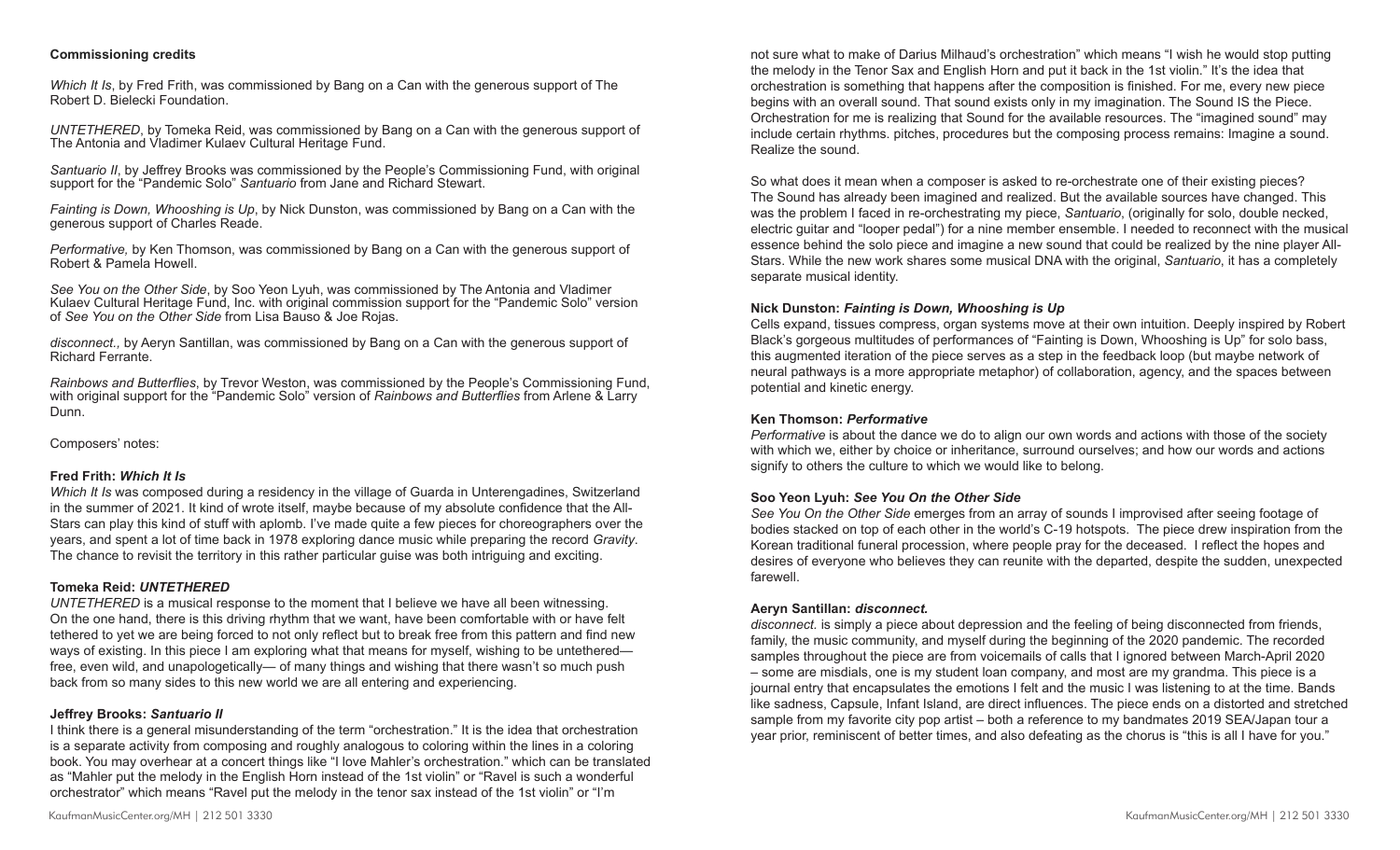#### **Trevor Weston:** *Rainbows and Butterflies*

*Rainbows and Butterflies* is the product of a collaboration between Trevor Weston and Mark Stewart. I was moved by Mark's experience connecting with Maya Angelou. Hearing Mark playing the piano to himself after a reception, Maya Angelou sent someone over to tell Mark that she enjoyed his playing. Inspired by that experience, we decided to use quotes from Maya Angelou's comments, not printed texts, to create the piece. My conversations with Mark shaped and influenced the musical choices and texts to *Rainbows and Butterflies*.

# **About the artists:**

**Jen Baker (trombone)** Jen Baker, trombonist/composer has pioneered a widely diverse career based in redefining the role of trombone in contemporary music and traditional performance settings. Featured on the soundtrack to Werner Herzog's Oscar-nominated *Encounters at the End of the World*, many of her collaborations and/or compositions appear on record labels including New World, Innova, New Focus, New Amsterdam, Cantaloupe, and her own label, Dilapidated Barns. Hailed for "formidable sensitivity" (*New York Times*), she has "performed with brilliant mastery and virtuosity" (*San Francisco Classical Voice*) at festivals worldwide, as Guest Artist/Faculty at many trombone festivals, Ostrava Days (Czech Republic), Edgefest, and many others. Other performance highlights include a world tour of Beowulf (a thousand years of baggage) and the final performances with Merce Cunningham Dance Company at Park Ave Armory. Jen was featured soloist on Chicago's Experimental Sound Studio in their Quarantine Concert Series. Her *Silo Songs* (recently presented by Edgefest! and the International Trombone Festival), blends site-specific field recording inside a Michigan grain silo with live performance soloist. Her earlier solo album, *Blue Dreams*, is similarly based on the vibration of multiphonics. She authored *Hooked on Multiphonics: Multiphonics and other Extended Techniques Demystified*, the first and only book that comprehensively deals with this technique.

**Robert Black (bass)** Robert Black tours the world creating unheard of music for the double bass, collaborating with the most adventurous composers, musicians, dancers, artists, actors, and technophiles from all walks of life. He is a founding and current member of the Bang on a Can All-Stars. Current projects include *First Fridays with Robert Black*, a monthly series of streamed solo bass recitals; a 10-channel audio/video double bass installation reflecting on the Anthropocene with sound artists Brian House and Sue Huang, filmed at the Freshkills landfill in NYC; an outdoor environmental work for 24 basses with composer Eve Beglarian; and commissions from Carman Moore, Joan Tower, Nick Dunston, Žibuolkė Martinaitytė, Krists Auznieks, Jakhongir Shukurov, and Daniel Sabzghabaei. Solo recordings include Philip Glass, *Bass Partita and Poetry* (Orange Mountain Music), *Possessed* (Cantaloupe Records) *Modern American Bass* (New World Records), *The Bass Music of Christian Wolff and Giacinto Scelsi* (Mode Records), and *State of the Bass* (O.O. Discs).

**Jeffrey Brooks (composer)** Jeffrey Brooks is an American composer living in Minneapolis. He began composing at an early age, eventually going on to study at Tanglewood and Yale University, where he earned masters and doctorate degrees. His primary teachers include Louis Andriessen, Gilbert Amy and Martin Bresnick. Brooks has a considerable body of work composed for mixed chamber ensembles. He has written for the Bang on a Can All Stars, Alarm Will Sound, The Michael Gordon Philharmonic, Zeitgeist, the Rose Ensemble, the Bakkan Trio, California Ear Unit, Present Music, Relache, Pianoduo, Icebreaker Ensemble, and 5th Species. In 2014, Brooks composed *After the Treewatcher*, the first of three works for amplified chamber orchestra that were premiered during

three residencies at the Bang on a Can Summer Festival at MASS MoCA. The three works together comprise *The Passion*, a CD produced by Damian LeGassick and released by Cantaloupe Music and Innova Recordings in May 2019.

**David Byrd-Marrow (horn)** Atlanta native David Byrd-Marrow is the solo hornist of the International Contemporary Ensemble, as well as The Knights. Working with a uniquely wide range of performers, he has premiered works by Matthias Pintscher, Arthur Kampela, George Lewis, Tyshawn Sorey, Anna Thorvaldsdottir, Du Yun, Marcos Balter, Wang Lu, Kate Soper, Miguel Zenón, and Chick Corea. He has performed at festivals including the Ojai Music Festival, the Spoleto Music Festival, the Mostly Mozart Festival, the Tanglewood Music Center, Summerfest at the La Jolla Music Society and as faculty at the Festival Napa Valley. Formerly a member of Carnegie Hall's Ensemble Connect, he has also made appearances with the New York Philharmonic, Decoda, the Atlanta and Tokyo symphony orchestras, the Orpheus Chamber Orchestra, the Mostly Mozart Festival Orchestra, the Washington National Opera and the Chamber Music Society of Lincoln Center. He has recorded on many labels including Tundra, More Is More, Nonesuch, EMI, Deutsche Grammophon, and Naxos. Mr. Byrd-Marrow received his Bachelor of Music degree from The Juilliard School and Master of Music from Stony Brook University. David is the Assistant Professor of Horn at the Lamont School of Music, of The University of Denver.

**David Cossin (percussion)** David Cossin was born and raised in Queens, NY, and studied classical percussion at the Manhattan School of Music. His interest in classical percussion, drum set, nonwestern hand drumming, composition, and improvisation has led to performances across a broad spectrum of musical and artistic forms. David has recorded and performed internationally with Steve Reich and Musicians, Philip Glass, Yo-Yo Ma, Meredith Monk, Tan Dun, Cecil Taylor, Talujon Percussion Quartet, and the trio Real Quiet, as well as with Sting on his Symphonicity world tour. Theater work includes Blue Man Group, Mabou Mines, and projects with the director Peter Sellars. David was featured as the solo percussionist in Tan Dun's award-winning score to the film *Crouching Tiger, Hidden Dragon*. As a soloist, he has performed with orchestras throughout the world including the Los Angeles Philharmonic, Orchestra Radio France, and more. His sonic installations have been presented in New York, Italy and Germany, and he is also an active composer and instrument inventor, expanding the limits of traditional percussion. David teaches percussion at the Aaron Copland School of Music and the Manhattan School of Music's Contemporary Performance Program.

**Nick Dunston (composer)** Nick Dunston is an acoustic and electroacoustic composer, improviser, and bassist. An "indispensable player on the New York avant-garde" (*New York Times*), his performances have also spanned a variety of venues and festivals across North America and Europe. He's worked with artists such as Marc Ribot, Ches Smith, Mary Halvorson, Imani Uzuri, Ingrid Laubrock, Tyshawn Sorey, Anna Webber, Amirtha Kidambi, and Vijay Iyer. In addition to three studio albums released under his name, Dunston has also been commissioned by artists such as Bang on a Can, JACK Quartet, Ex-Aequo, Johnny Gandelsman, T R O M P O, Joanna Mattrey, and Joy Guidry. In 2020 in collaboration with Dogbotic Labs, he co-created "Ear Re-training," a music composition course on media-bending experimental techniques. He is currently Artist-in-Residence with Wet Ink Ensemble for the 2021-2022 season.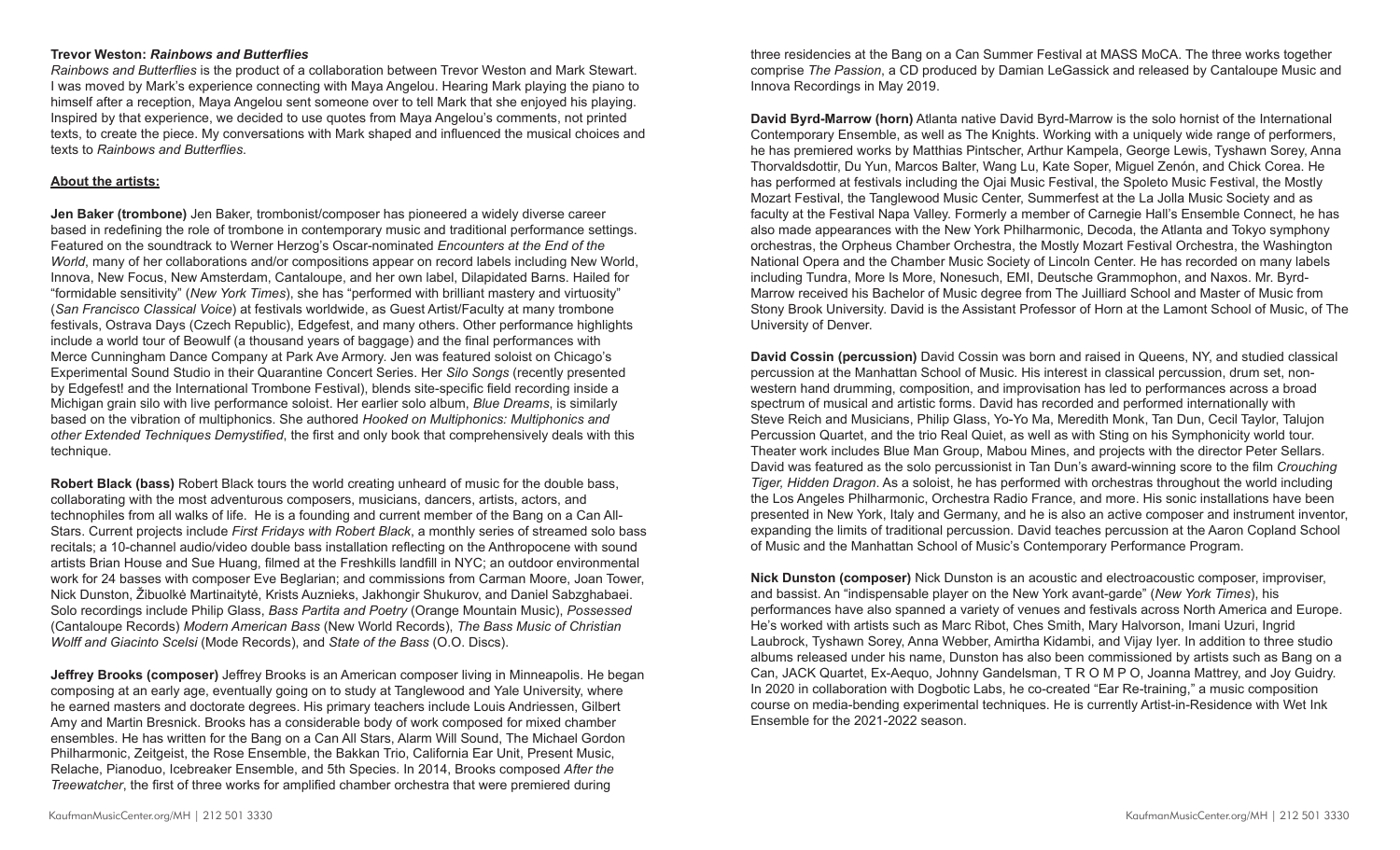**David Friend (piano)** The *New York Times* describes David Friend as "[one] of the finest, busiest pianists active in New York's contemporary-classical scene." With a primary focus on new and experimental music, he performs regularly in the U.S. and abroad at major venues and festivals as well as alternative DIY spaces. He is a member of an eclectic array of groups including Bent Duo, Grand Band, TRANSIT New Music, and Ensemble Signal, a frequent guest artist with ensembles including Bang on a Can All-Stars, Alarm Will Sound, American Composers Orchestra, and International Contemporary Ensemble, and regularly pursues interdisciplinary projects and collaborations such as the Julius Eastman Memorial Dinner. He has recorded for a wide variety of labels and is featured on Third Coast Percussion's album of music by Steve Reich, which won the Grammy Award for best chamber music performance. *Post-*, his forthcoming album on New Amsterdam Records for solo piano and electronic processing, is a collaborative project with Jerome Begin that undertakes a radical exploration of what solo piano music can be and do in our increasingly technologized society. www.davidfriendpiano.net

**Fred Frith (composer)** Fred Frith is a songwriter, composer, multi-instrumentalist (bass, keyboards, violin) and improviser performing mostly on various permutations of the electric and acoustic guitar. Occasionally he uses crude home-made instruments, either of his own invention or in collaboration with his long-time colleague Sudhu Tewari in the band Normal. Fred learned how to compose in rock bands, starting with Henry Cow in 1968. This meant writing for and with people that he knew, and then arriving at the final result through a collective rehearsal process. During the Henry Cow years he fell in love with the recording studio and its endless possibilities. Fred embraces the idea of the "work" as an unfinished and constantly mutating entity. Collaboration, improvisation, sculpting sound in the studio, and treating composition as an open-ended process remain central to how he makes music.

**Arlen Hlusko (cello)** Hailed for her "sublime cello prowess" (*Take Effect*), "absorbing originality" (*Gramophone*), and "mesmerizing beauty" (*NY Music Daily*), internationally acclaimed Canadian cellist Arlen Hlusko is a dynamic, versatile young artist who has performed extensively as soloist and chamber musician across North America, Asia, and Europe. Newly appointed cellist of the Bang on a Can All-Stars, Arlen is also a laureate of numerous competitions, Grammy-award winner for her collaboration with The Crossing, and recent alumna of the Curtis Institute of Music and Carnegie Hall's Ensemble Connect. In addition to the All-Stars, Arlen regularly performs with several ensembles based on the East Coast, including Dolce Suono Ensemble, Intersection, and Frisson, and was recently featured on CBC's "30 under 30". She has been a featured performer with the Los Angeles Philharmonic, BBC Concert Orchestra, and the National Arts Centre Orchestra, among others. Arlen has also performed at several preeminent summer festivals, including Spoleto USA Bank of America Chamber Music, Music from Angel Fire, Tippet Rise, and Bay Chamber Concerts. As a teacher, she has served on faculty of Curtis Summerfest, New York Philharmonic and Philadelphia Orchestra Teaching Artists, and given masterclasses in USA, Canada, France, and Germany. Committed to using her music to connect with and serve her community, Arlen founded her own interactive chamber music concert series, Philadelphia Performances for Autism, and is involved with several communities in Philadelphia & NYC, including Carnegie Hall's "Musical Connections" at Sing Sing Correctional Facility.

**Allison Loggins-Hull (flute)** Flutist and composer Allison Loggins-Hull, maintains an active career performing and creating music of multiple genres. Praised for being able "*to redefine the instrument…*" (The Wall Street Journal), Allison has garnered a reputation for successfully navigating an array of musical worlds and appealing to varied audiences. She is co-founder of the critically acclaimed

ensemble, Flutronix, known for "*redefining the flute and modernizing its sound by hauling it squarely into the world of popular music.*" (MTV Iggy) She has performed with the International Contemporary Ensemble, Lizzo, Imani Winds, and been featured in the 62nd Annual GRAMMY Awards Ceremony. She can also be heard as co-principal flute on the soundtrack to Disney's 2019 remake of The Lion King. As a composer, Allison has been commissioned by the Metropolitan Museum of Art, the Library of Congress, Carolina Performing Arts, Alarm Will Sound and several other artists and institutions.

**Soo Yeon Lyuh (composer and haegum)** Soo Yeon Lyuh is a composer, improviser, and haegeum (Korean two-string bowed instrument) player hailing from Princeton University by way of South Korea. Her work draws inspiration from traditional Korean music to compose a meld of improvisatory and experimental sounds, as shown in her pieces *Tattoo* (2021), *Moment 2020* (2020), and *Yessori* (2017), which were commissioned and premiered by the Kronos Quartet. Rigorously trained in the Korean traditional court and folk repertories from a young age, Lyuh is known for her masterful performances of new compositions for the haegeum. To represent the authentic Korean musicality, she has given workshops and concerts for all age and ethnic groups across different universities, community centers, and festivals. Lyuh seeks to combine different musical DNAs with respect to diversity and inclusion.

**Tomeka Reid (composer)** Described as a "New Jazz Power Source" by the *New York Times*, cellist and composer Tomeka Reid has emerged as one of the most original, versatile, and curious musicians in Chicago's bustling jazz and improvised music community over the last decade. She is a Foundation of the Arts (2019) and 3Arts Awardee (2016), and received her doctorate in music from the University of Illinois, Urbana-Champaign in 2017. In 2015, Reid released her debut recording with the Tomeka Reid Quartet, a vibrant showcase for the cellist's improvisational acumen as well as her dynamic arrangements and compositional ability. The quartet's second album, *Old New,* released in Oct 2019 on Cuneiform Records, has been described as "fresh and transformative--its songs striking out in bold, lyrical directions with plenty of Reid's singularly elegant yet energetic and sharp-edged bow work." Reid has been a key member of ensembles led by legendary reedists like Anthony Braxton and Roscoe Mitchell, as well as a younger generation of visionaries including flutist Nicole Mitchell, vocalist Dee Alexander, and drummer Mike Reed. She co-leads the adventurous string trio HEAR IN NOW, with violinist Mazz Swift and bassist Silvia Bolognesi, and in 2013 launched the first Chicago Jazz String Summit, a semi-annual three-day international festival of cutting edge string players. Reid teaches at Mills College as the Darius Milhaud chair in composition.

**Aeryn Jade Santillan (composer)** Aeryn Jade Santillan (she/her) is a composer, guitarist, and bassist whose work is heavily influenced by the DIY punk scene and actively aims to blur the lines between band/ensemble and song/composition. Aeryn performs bass and vocals in Massa Nera, an experimental screamo quartet who's toured in the USA, Canada, Malaysia, Indonesia, the Philippines, and Japan. Along with composer/guitarist Andrew Noseworthy, she co-founded this place is actually the worst, an experimental mathcore duo, and post-genre DIY label, people | places | records. She's been commissioned by 45th Parallel Universe, Bang on a Can, Del Sol String Quartet, Gabriela Lena Frank's Creative Academy of Music, ~Nois, and more. Aeryn holds a Bachelor of Music degree from Columbia College Chicago and a Master of Music in Theory and Composition degree from New York University. Previous mentors include Gabriela Lena Frank, Michael Gordon, Julia Wolfe, Marcos Balter, David Reminick, Drew Baker, and Ilya Levinson. When she's not writing music or touring with her bands, she works as an Adjunct Professor at NYU and Sales and Marketing Assistant at Cantaloupe Music/Bang on a Can. She enjoys skateboarding, D&D, video games, and vegan junk food. She lives in Jersey City with her partner and two cats.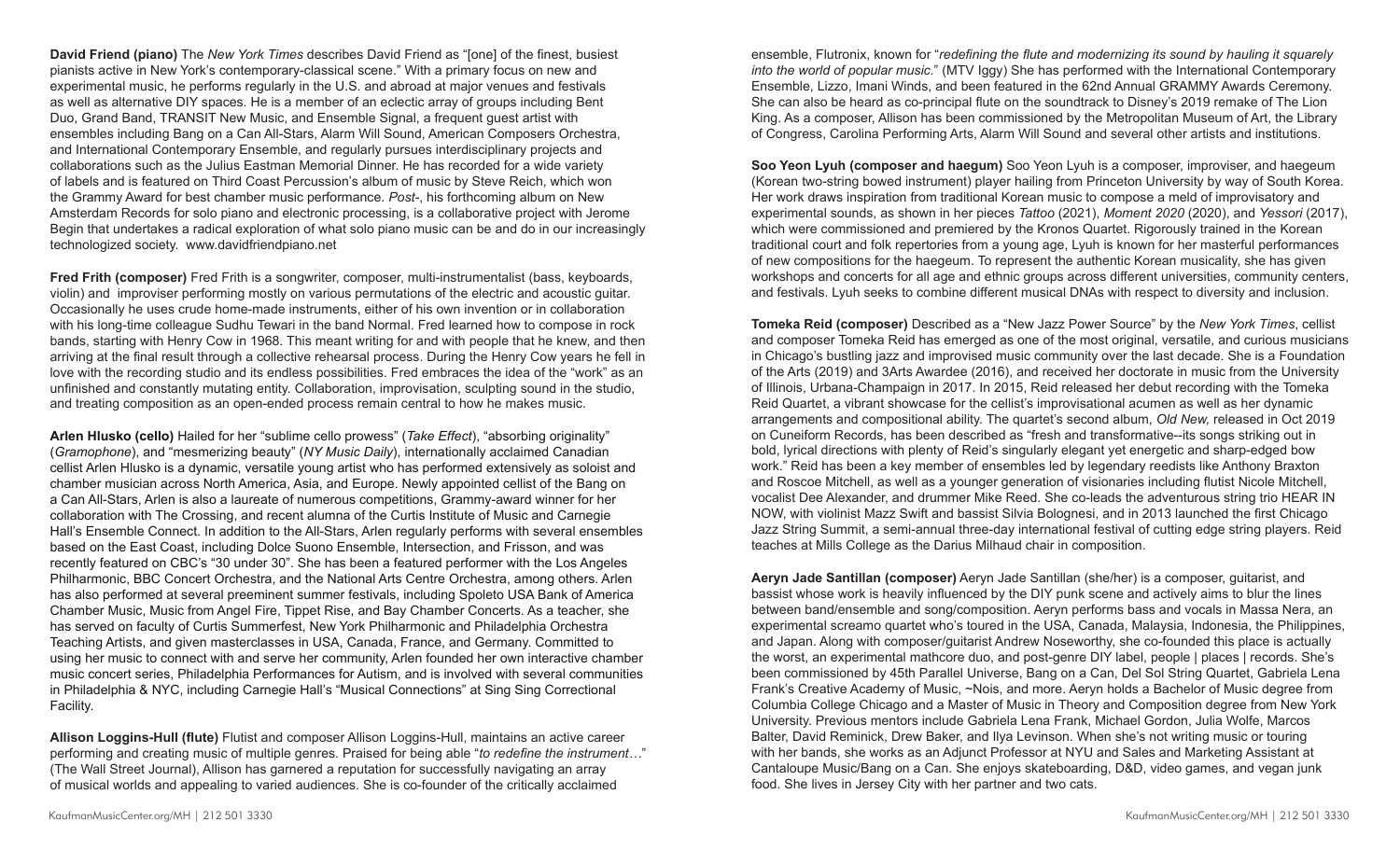**Mark Stewart (guitar)** Multi-instrumentalist, singer, song leader, composer and instrument designer Mark Stewart has been heard around the world performing old and new music. Since 1998, he has recorded and toured as guitarist and Musical Director with Paul Simon. Mark is a founding member of the Bang on a Can All-Stars and the duo Polygraph Lounge with keyboard & theremin wizard Rob Schwimmer. He has also worked with Steve Reich, Sting, Anthony Braxton, Bob Dylan, Wynton Marsalis, Meredith Monk, Stevie Wonder, Phillip Glass, Iva Bittova, Bruce Springsteen, Terry Riley, Ornette Coleman, Don Byron, Joan Baez, Hugh Masakela, Paul McCartney, Cecil Taylor, Bill Frisell, Jimmy Cliff, Charles Wourinen, the Everly Brothers, Steve Gadd, Fred Frith, Alison Krauss, David Krakauer, Bobby McFerrin, David Byrne, James Taylor, The Roches, Aaron Neville, Bette Midler, and Marc Ribot. He is the inventor of the WhirlyCopter, a bicycle-powered Pythagorean choir of singing tubes and the Big Boing, a 24 ft long sonic banquet table *Mbira* that seats 30 children playing 490 found objects and is a Visiting Lecturer in musical instrument design at MIT. Mark is also a curator at MASS MoCA of the immersive Gunnar Schonbeck exhibit of musical instruments and co-founder of soundstewArt, a company that designs instruments, immersive sound environments & community music making experiences. He lives in Brooklyn, NY & North Adams, MA, playing, singing & writing popular music, semi-popular music and unpopular music, whilst designing instruments that everyone can play.

**Ken Thomson (composer, clarinet and bass clarinet)** is widely regarded for his ability to blend a rich variety of influences and styles into his own musical language while maintaining a voice unmistakably his own. He has a growing catalog of music written for ensembles of differing sizes, and has toured with and released a number of albums with groups that he has created. His bands "Sextet," and, before that, "Slow/Fast," combine the sounds of jazz and contemporary music in through-composed small-group settings; with them, he has released multiple acclaimed recordings and toured across the US and Europe. Two recordings of his chamber music are also available - "Restless" with Karl Larson and Ashley Bathgate, and "Thaw" with JACK Quartet. With the newlyformed Anzû Quartet, he has recorded his own work as well as Messiaen's *Quartet for the End of Time*, for release in 2022. He is also active as a freelance clarinetist and saxophonist, performing with Ensemble Signal, International Contemporary Ensemble, Novus, and more. He is on faculty at the Bang on a Can Summer Institute; he endorses D'Addario Woodwinds reeds, F. Arthur Uebel clarinets and Yanagisawa saxophones (Conn-Selmer). Ken currently splits his time between Brooklyn and Berlin. www.ktonline.net.

**Trevor Weston (composer)** Trevor Weston's music has been called a "gently syncopated marriage of intellect and feeling." (*Detroit Free Press*) Weston's honors include; the George Ladd Prix de Paris from the University of California, Berkeley, a Goddard Lieberson Fellowship and the Arts and Letters Award in Music from the American Academy of Arts and Letters. He is a fellow from the Virginia Center for the Creative Arts and the MacDowell Colony. Weston co-authored with Olly Wilson, "Duke Ellington as a Cultural Icon" in the *Cambridge Companion to Duke Ellington*, published by Cambridge University Press. Carnegie Hall co-commissioned Weston's *Flying Fish*, with the American Composers Orchestra, for its 125 Commissions Project. The Bang on a Can All-Stars premiered Weston's *Dig It*, for the Ecstatic Music Festival in NYC in 2019. The Grammy-nominated Choir of Trinity Church Wall Street, under the direction of Julian Wachner, recorded a CD of Trevor Weston's choral works. Weston's work *Juba for Strings* won the 2019 Sonori/New Orleans Chamber Orchestra Composition Competition. Dr. Weston is currently Professor of Music and Chair of the Music Department at Drew University in Madison, NJ.

**About the People's Commissioning Fund (PCF):** Created in 1997, PCF is a radical partnership between artists and audiences to commission works from adventurous composers and is one of the first pre-social media, crowd-sourcing art-creating platforms. The fund began when Bang on a Can co-founders Michael Gordon, David Lang and Julia Wolfe recognized a need to go beyond the usual sources of support to create new, groundbreaking music. Each year, Bang on a Can pools together the contributions of hundreds of individuals to fund the commissions. Donations range from \$5 to \$5,000. To date, over 60 new pieces have been created through PCF, and over \$300,000 has been raised. The pieces often become part of the Bang on a Can All-Stars' permanent repertoire, and these works go on to make debuts across the U.S. and throughout Europe and Asia.

Past commissions have gone to composers including Nik Bärtsch, Eve Beglarian, Amanda Berlind, Oscar Bettison, Nick Brooke, Jeffrey Brooks, Jace Clayton, Anna Clyne, Josué Collado, Alvin Curran, Dan Deacon, Bryce Dessner, Sussan Deyhim, James Fei, Ben Frost, Yoav Gal, Annie Gosfield, Hildur Guđnadóttir, Erdem Helvacioglu, John Hollenbeck, Cynthia Hopkins, Jóhann Jóhannsson, Karsh Kale, Carla Kihlstedt, John King, Glenn Kotche, George Lewis, Lukas Ligeti, Nicole Lizée, Annea Lockwood, David Longstreth, Alvin Lucier, Rene Lussier, Keeril Makan, Ingram Marshall, Miya Masaoka, Paula Matthusen, Marc Mellits, Kate Moore, Thurston Moore, Virgil Moorefield, Nico Muhly, Qasim Naqvi, Angélica Negrón, Richard Reed Parry, Joshua Penman, Tristan Perich, Dan Plonsey, Ed Ruchalski, Caroline Shaw, Matthew Shipp, Gabriella Smith, Christine Southworth, Lok Yin Tang, Jim Thirwell, Ken Thomson, Anna Thorvaldsdottir, Henry Threadgill, Toby Twining, Felipe Waller, Stefan Weisman, Daniel Wohl, Zhang Shouwang, Trevor Weston and Pamela Z.

#### **About the Bang on a Can All-Stars:**

Formed in 1992, the Bang on a Can All-Stars are recognized worldwide for their ultra-dynamic live performances and recordings of today's most innovative music. Freely crossing the boundaries between classical, jazz, rock, world and experimental music, this six-member amplified ensemble has consistently forged a category-defying identity. With a massive repertoire of works written specifically for the group's distinctive instrumentation and style of performance, the All-Stars have become a genre in their own right. Performing each year throughout the U.S. and internationally, the group's celebrated projects include their landmark recording of Brian Eno's ambient classic *Music for Airports*, as well as live performances with Philip Glass, Don Byron, Iva Bittova, Thurston Moore, and others. Current and recent project highlights include "In C", a new dance collaboration with Sasha Waltz & Guests based on Terry Riley's minimalist classic; *Dance Party,* a brand new multimedia concert pairing composers and choreographers; MEMORY GAME, a new record release and touring program featuring legendary composer-singer Meredith Monk; Julia wolfe's *Flower Power* for Bang on a Can All-Stars and orchestra, a multimedia concert exploring the sonic landscape of the late 1960s; *Road Trip*, an immersive concert collaboratively composed by Michael Gordon, David Lang and Julia Wolfe to commemorate the 30+ year journey of Bang on a Can; performances and a recording of Julia Wolfe's Pulitzer Prize winning *Anthracite Fields* for the All-Stars and guest choir; *Field Recordings*, a major multi-media project featuring over 30 commissioned works by pioneering musicians from across all genres and borders; *Cloud River Mountain*, a collaboration featuring Chinese superstar singer Gong Linna; and more. The All-Stars record on Cantaloupe Music and have released past recordings on Sony, Universal and Nonesuch.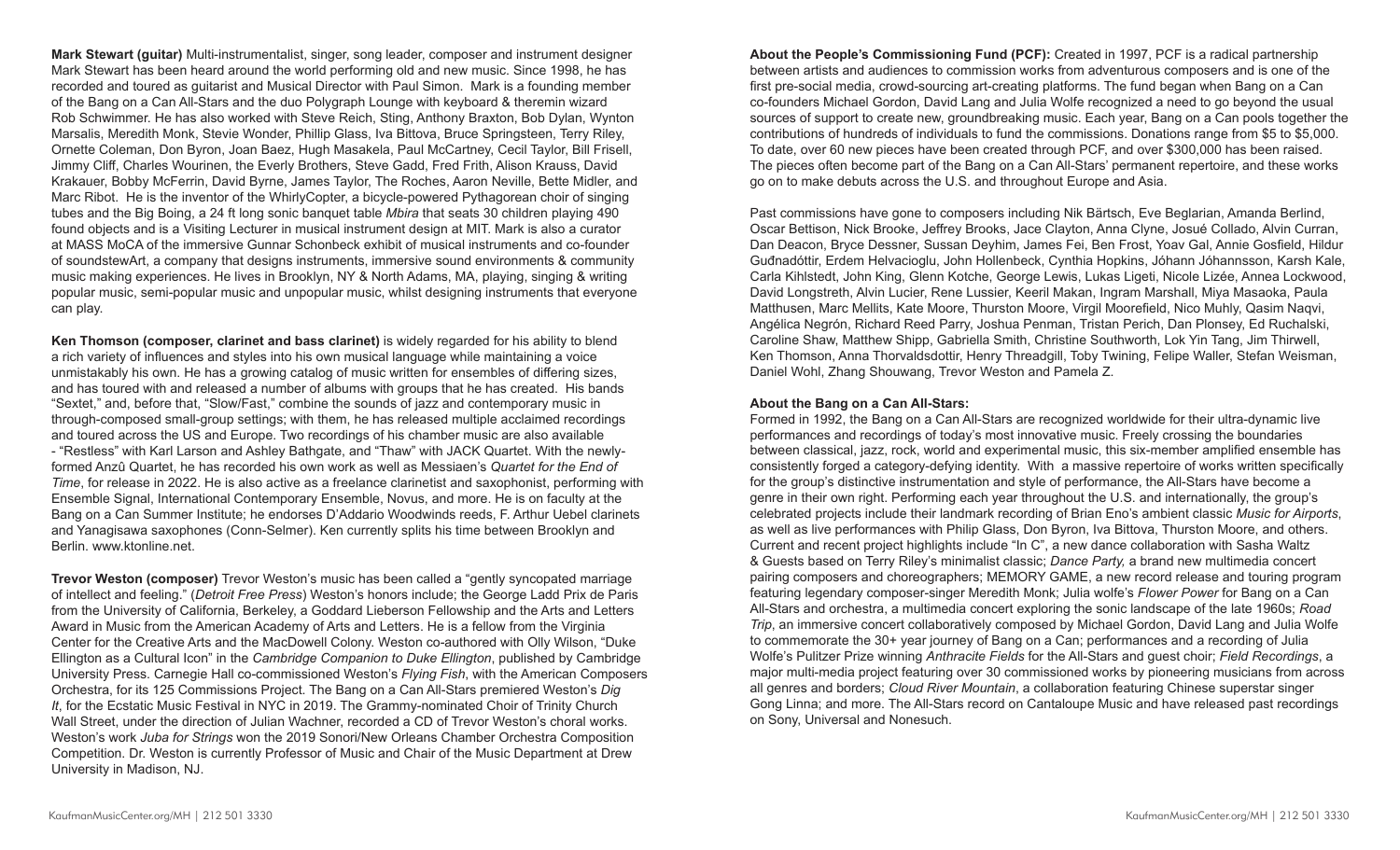**About Bang on a Can:** Bang on a Can is dedicated to making music new. Since its first Marathon concert in 1987, Bang on a Can has been creating an international community dedicated to innovative music, wherever it is found. With adventurous programs, it commissions new composers, performs, presents, and records new work, develops new audiences, and educates the musicians of the future. Bang on a Can is building a world in which powerful new musical ideas flow freely across all genres and borders. Bang on a Can plays "a central role in fostering a new kind of audience that doesn't concern itself with boundaries. If music is made with originality and integrity, these listeners will come." (*The New York Times*)

Bang on a Can has grown from a one-day New York-based Marathon concert (on Mother's Day in 1987 in a SoHo art gallery) to a multi-faceted performing arts organization with a broad range of year-round international activities. "When we started Bang on a Can, we never imagined that our 12 hour marathon festival of mostly unknown music would morph into a giant international organization dedicated to the support of experimental music, wherever we would find it," write Bang on a Can Co-Founders Michael Gordon, David Lang and Julia Wolfe. "But it has, and we are so gratified to be still hard at work, all these years later. The reason is really clear to us – we started this organization because we believed that making new music is a utopian act – that people needed to hear this music and they needed to hear it presented in the most persuasive way, with the best players, with the best programs, for the best listeners, in the best context. Our commitment to changing the environment for this music has kept us busy and growing, and we are not done yet."

In March 2020, when the pandemic began, Bang on a Can responded with the **Live Online** concert series including its signature Marathon concerts. With this online series, Bang on a Can has been able to support composers and performers and engage audiences throughout the pandemic shutdown. Other in-person programs include two festivals **LOUD Weekend at MASS MoCA** and **LONG PLAY**, current projects include **The People's Commissioning Fund**, a membership program to commission emerging composers; the **Bang on a Can All-Stars**, who tour to major festivals and concert venues around the world every year; recording projects; the **Bang on a Can Summer Music Festival at MASS MoCA**, a professional development program for young composers and performers led by today's pioneers of experimental music; **Asphalt Orchestra**, Bang on a Can's extreme street band that offers mobile performances re-contextualizing unusual music; **Found Sound Nation**, a new technology-based musical outreach program now partnering with the State Department of the United States of America to create **OneBeat**, a revolutionary, post-political residency program that uses music to bridge the gulf between young American musicians and young musicians from developing countries; cross-disciplinary collaborations and projects with DJs, visual artists, choreographers, filmmakers and more. Each new program has evolved to answer specific challenges faced by today's musicians, composers and audiences, in order to make innovative music widely accessible and wildly received. Bang on a Can's inventive and aggressive approach to programming and presentation has created a large and vibrant international audience made up of people of all ages who are rediscovering the value of contemporary music. Bang on a Can has also recently launched its new digital archive, **CANLAND**, an extensive archive of its recordings, videos, posters, program books, and more. Thirty-three years of collected music and associated ephemera have been digitized and archived online and is publicly accessible in its entirety at www.canland.org. For more information about Bang on a Can, please visit www.bangonacan.org.

# **Bang on a Can Board of Directors**

Betto Arcos, Daniel Baldini, Jeffrey Bishop, Jeffrey Calman, Michael Gordon, Lynette Jaffe, Alan Kifferstein, Michael Kushner, David Lang, Lesley Lassiter, George Lewis, Raulee Marcus, Elizabeth Murrell, Robert A. Skirnick, Jane Stewart, Sandra Tait, Julia Wolfe, Adam Wolfensohn.

# **Bang on a Can Staff**

Michael Gordon – Artistic Director David Lang – Artistic Director Julia Wolfe – Artistic Director Kenny Savelson – Executive Director Tim Thomas – Development Director Philippa Thompson – Project Manager and Summer Festival Manager Sruly Lazaros – Producer Brian Petuch – Accounts Manager Adam Cuthbert – Licensing & Store Manager Aeryn Santillan - Marketing Associate Jensen Artists – Publicity

Bang on a Can's 2022 programs are made possible with generous lead support from: Aaron Copland Fund for Music, Alice M. Ditson Fund of Columbia University, Amphion Foundation, ASCAP and ASCAP Foundation, Atlantic Records, Daniel Baldini, Stephen A. Block, Bishop Fund, Jeffrey Calman, Charina Endowment Fund, City of New York Department of Cultural Affairs, Cornelia T. Bailey Foundation, Valerie Dillon and Daniel Lewis, Fan Fox and Leslie R. Samuels Foundation, Gladys Krieble Delmas Foundation, Howard Gilman Foundation, Jaffe Family Foundation, Alan Kifferstein & Joan Finkelstein, Michael Kushner, Leslie Lassiter, Herb Leventer, MAP Fund, Raulee Marcus, MASS MoCA, Henry S. McNeil, Jr., Mid Atlantic Arts Foundation, Jeremy Mindich & Amy Smith, Elizabeth Murrell & Gary Haney, National Endowment for the Arts, New Music USA, New York Community Trust, New York State Council on the Arts (with the support of Governor Andrew Cuomo and the New York State Legislature), O'Donnell-Green Music and Dance Foundation, Justus & Elizabeth Schlichting, Scopia Capital Management, Matthew Sirovich & Meredith Elson, Maria & Robert A. Skirnick, Jane & Dick Stewart, Sandra Tait and Hal Foster, David Tochen & Mary Beth Schiffman, The Family of Cece Wasserman, Williamson Foundation for Music, Adam Wolfensohn & Jennifer Small, and Wolfensohn Family Foundation.

We would also like to gratefully acknowledge John Schaefer, WNYC, and the staff of New Sounds for their unwavering support of Bang on a Can and the world of new music generally. Thank you, John!